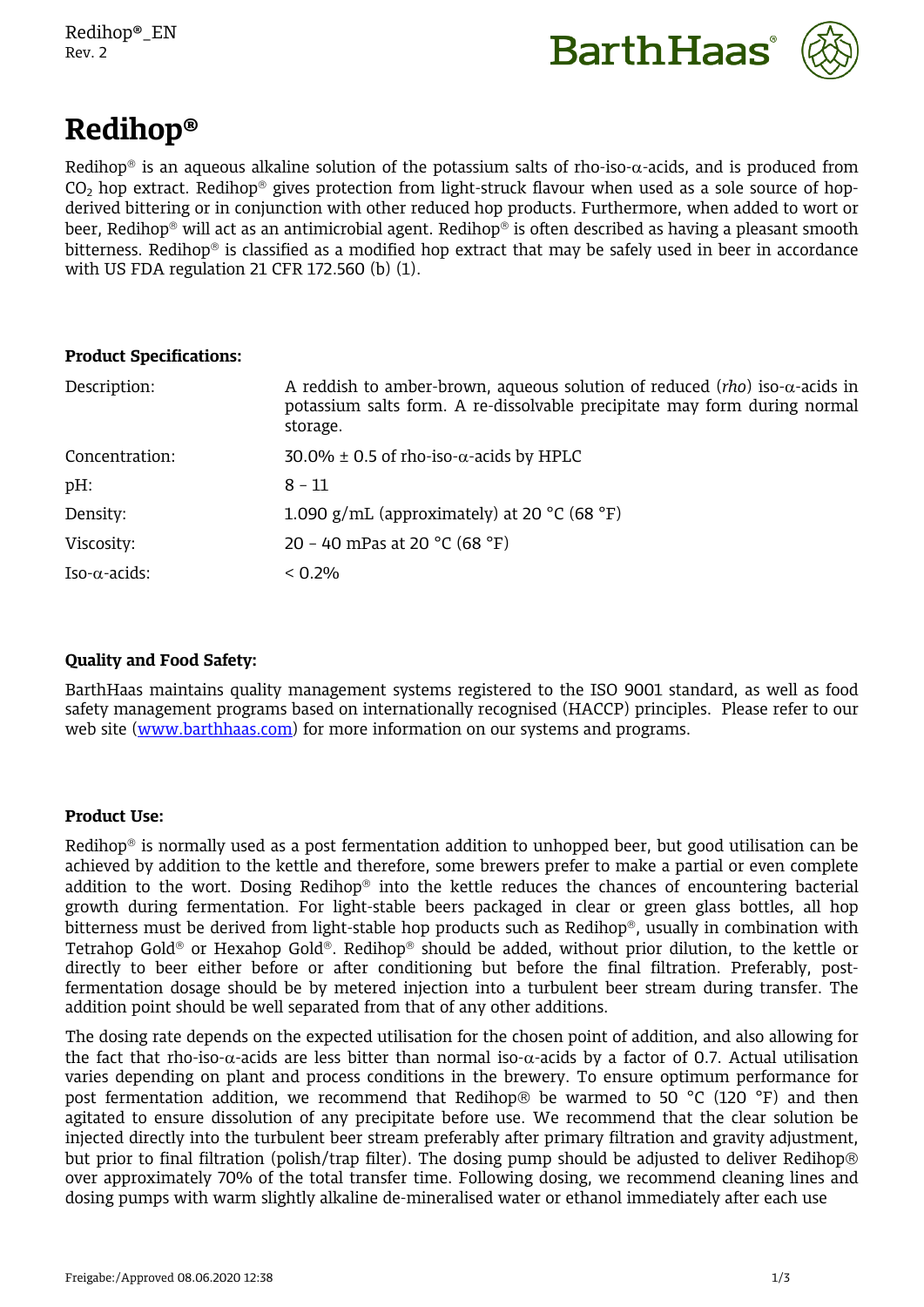

### **Usage Calculations:**

The following calculations are based on the fact that, for the same concentration in beer, rho-iso- $\alpha$ -acids (rho-IAA) are reported to have only 0.7 sensory bitter units compared with normal iso- $\alpha$ -acids (IAA). Utilisation of rho-IAA is likely to be about 70 - 75% when Redihop<sup>®</sup> is used post-fermentation and about 45% when used in the kettle.

#### **1. Post-fermentation use**

Desired Sensory Bitterness Units = BU

 $mL/hL = BU \times 0.62 \, mL/hL$  $1.090$   $\overline{ }$   $\overline{ }$   $\overline{ }$   $\overline{ }$   $\overline{ }$   $\overline{ }$   $\overline{ }$   $\overline{ }$   $\overline{ }$   $\overline{ }$   $\overline{ }$   $\overline{ }$   $\overline{ }$   $\overline{ }$   $\overline{ }$   $\overline{ }$   $\overline{ }$   $\overline{ }$   $\overline{ }$   $\overline{ }$   $\overline{ }$   $\overline{ }$   $\overline{ }$   $\overline{ }$   $\overline{ }$   $\overline{ }$   $\overline{$  $1 \t\t \text{or} \t\t \text{at}$   $\text{DIL} \cdot \text{O} \cdot \text{C} \cdot \text{L}$  $30 \quad 1.090 \quad \text{m}$  $100 \t 1 \t \t 100 \t 100 \t 100 \t 100 \t 100 \t 100 \t 100 \t 100 \t 100 \t 100 \t 100 \t 100 \t 100 \t 100 \t 100 \t 100 \t 100 \t 100 \t 100 \t 100 \t 100 \t 100 \t 100 \t 100 \t 100 \t 100 \t 100 \t 100 \t 100 \t 100 \t 100 \t 100 \t 100 \t 100 \t 100 \$  $1000 \quad 30 \quad 1.090 \quad \text{m}$ 100  $70\quad 1000\quad 30\quad 1.090$  $100 \t 100 \t 100 \t 1 \t \text{mJ/L} \t \text{pJ}$  $0.7$  70 1000 30 1.090  $\frac{BU}{2} \times \frac{100}{20} \times \frac{100}{200} \times \frac{1}{200} \times \frac{1}{2000}$  mL/hL = BU × 0.62 mL/hL Dosage amount of Redihop® (30% rho IAA)in mL/hL :  $g/hL = BU \times 0.68 g/hL$  $30e^{m}$  $100$   $4.7$   $\text{P11} \cdot 0.69$   $4.7$  $1000 \t 30$   $5 \t 1000$  $100 \t 100 \t 100 \t 100 \t 100 \t 100 \t 100 \t 100 \t 100 \t 100 \t 100 \t 100 \t 100 \t 100 \t 100 \t 100 \t 100 \t 100 \t 100 \t 100 \t 100 \t 100 \t 100 \t 100 \t 100 \t 100 \t 100 \t 100 \t 100 \t 100 \t 100 \t 100 \t 100 \t 100 \t 100 \t 100 \t 100 \$  $70\quad 1000\quad 30$  $100 \t 100 \t 100$  $0.7 \quad 70 \quad 1000 \quad 30$  $\frac{BU}{2} \times \frac{100}{200} \times \frac{100}{2000} \times \frac{100}{200} g/hL = BU \times 0.68 g/hL$ Dosage amount of Redihop® (30% rho IAA)in g/hL : 1000 100 70 100 100 0.7 70 1000 Dosage in grams rho IAA per hL of beer  $=$   $\frac{BU}{25} \times \frac{100}{100} \times \frac{100}{1000}$ 70 100 0.7 Dosage rho IAA in mg/L (70% *utilisation assumed*) =  $\frac{BU}{2.7} \times \frac{100}{7.2}$ rho IAA required in beer (mg/L) =  $\frac{BU}{0.7}$  (0.7 = bitterness of Redihop relative to IAA)

*(e.g. in order to achieve a bitterness of 12 desired sensory bitter units (12/0.7 X 100/70 X 100/1000 X 100/30) 8.2 g/hL of Redihop or 7.5 mL/hL are necessary).*

#### **2. Kettle use**

Substituting 45% for 70% utilisation in the calculation shown above, the amount of Redihop<sup>®</sup> to use in the kettle =  $BU X 1.06 mL/hL$ 

*(e. g. for 12 Sensory Bitter Units; 12.7 g/hL)*